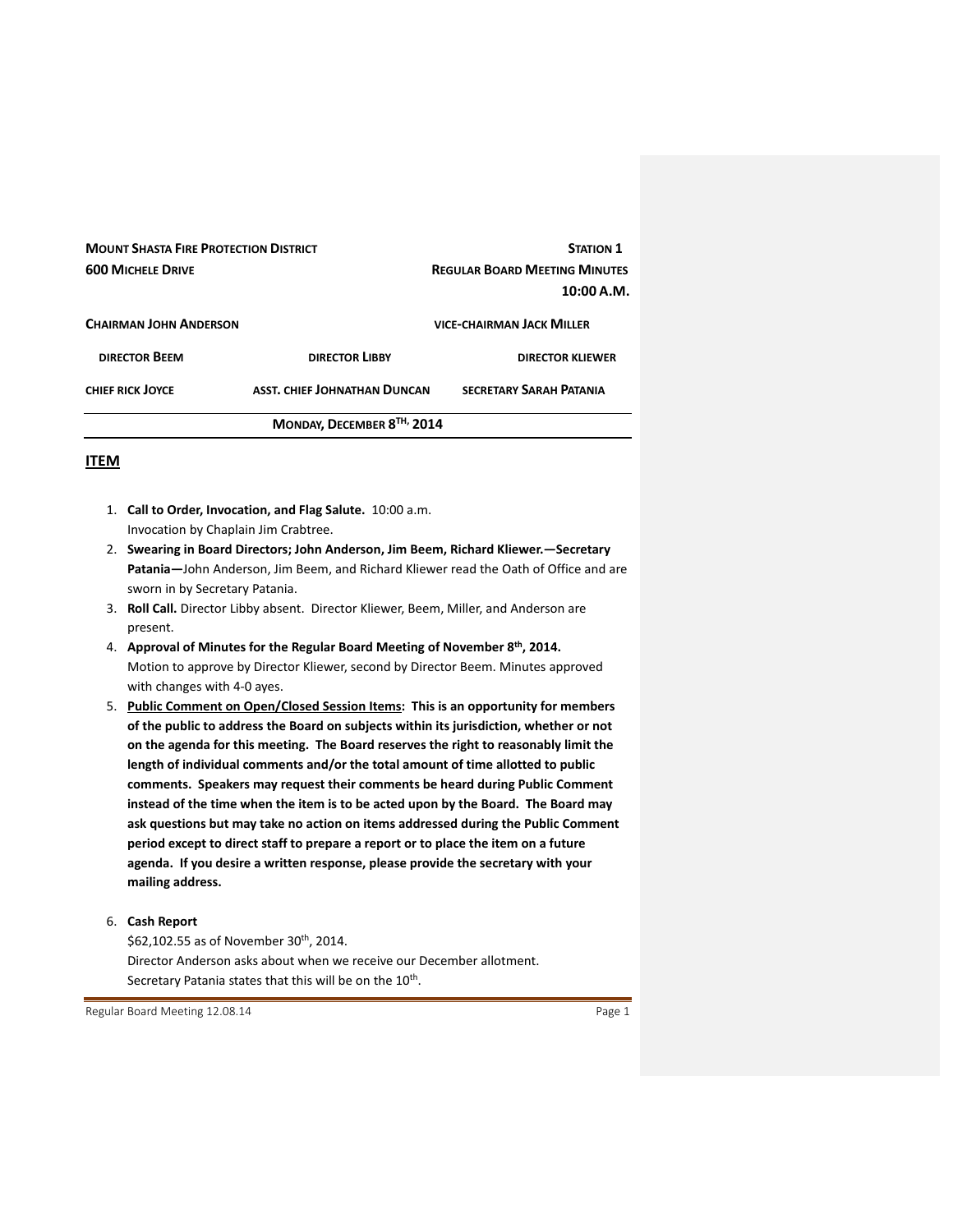#### 7. **Old Business and Board Directives from Previous Meetings**

# 7a. **Discussion and Possible Action to review Five‐Year‐Plan, update and make changes as needed.—Director Libby**

Chief Joyce states that he met with Dave. After this new revision, we can bring it back on the agenda for final approval with resolution.

Director Anderson asks that this be on the next agenda for final approval.

Director Kliewer is curious if the changes have been noted with italicized type or in bold so that they can see the changes.

Secretary Patania comments, through the chair, that the biggest change she was instructed to make was to add Station #2 back onto the plan.

Director Beem notes that this is on page 7, item 7, subsection C—station #2 remodel.

Secretary Patania also notes that she was encouraged to note on the item for ISO that we had a visit in October, and that a committee will be appointed once we hear back.

Director Beem notes page 5, item #2—SSV wants at least one EMT on every medical call for first responders. They want one "On each non-transport at the EMT I level."

Chief Joyce asks who this is.

Director Beem states that this is Tom Haistings, and that we need to encourage the kids to get their certificate through SSV, because they have gone through the training. We have one paramedic.

Chief Joyce states that he will check on this. We are not ALS. He asks if we can have a copy of the page he is reading from so that we can add it into the five‐year plan.

Director Beem also adds that we should have incentive for the young members to drive. The page is from the SSV protocols manual.

Director Anderson asks Secretary Patania to follow up with Director Beem if she has any questions regarding this.

Chief Joyce states that we have the SSV book.

Director Beem states that we have the money and COS a "stone's throw" away.

Director Miller asks if this pertains to volunteer departments.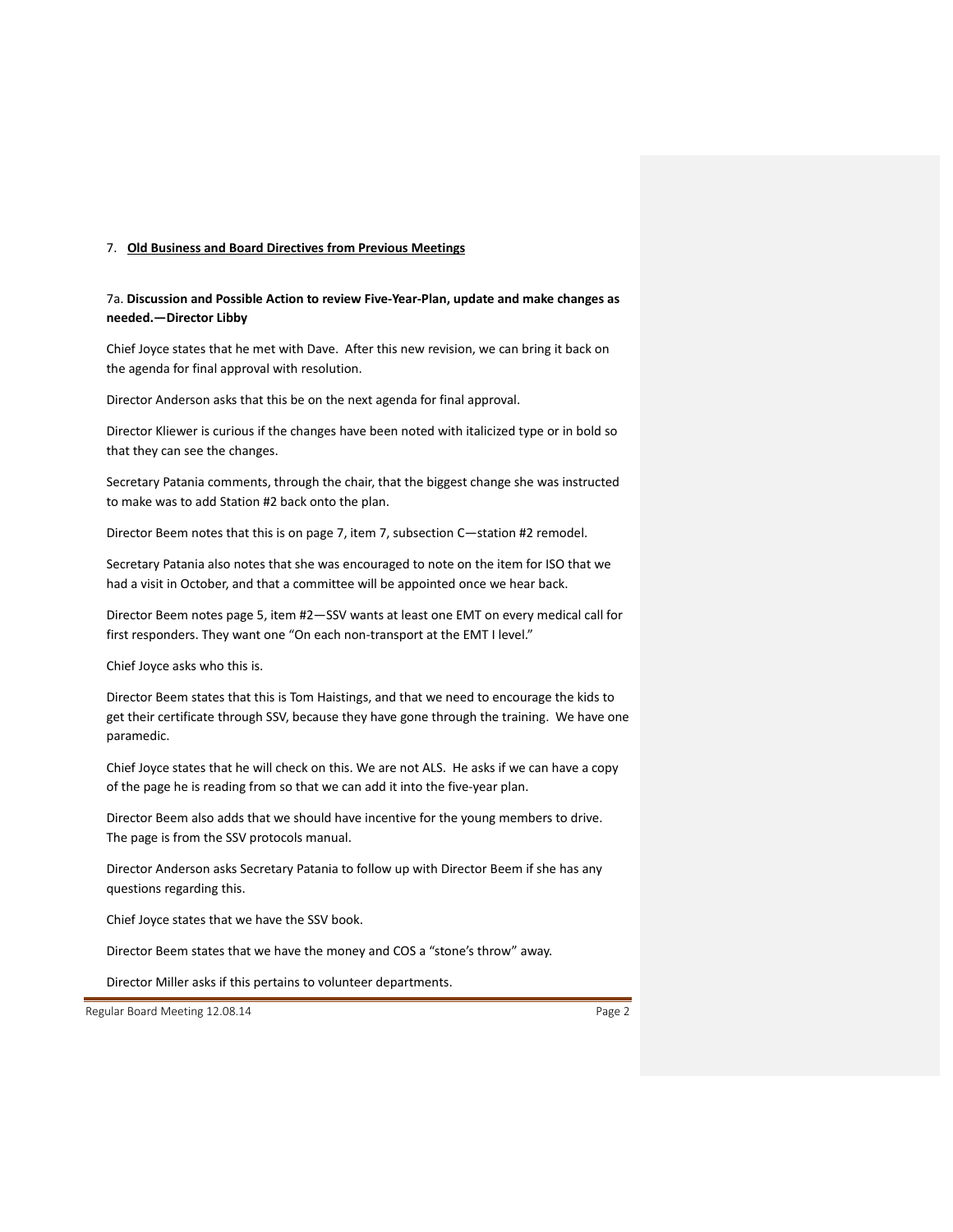Chief Joyce states that it pertains to whoever is following SSV, which is what the District follows.

Director Anderson asks for a revised Five‐Year Plan before next month's meeting.

### 7b. **Discussion and Possible Action on reviewing potential PTO policy.—Director Libby**

Director Anderson asks if the Secretary would like to review the information she has regarding this since Director Libby is not here. In the Executive Advisory Committee, they discussed changing the meeting to the evening so that he can attend due to his new employment.

Secretary Patania asks if perhaps that pertains to item 8a.

Director Miller suggests that we table this, and confirm with Director Libby what direction he would like to take this in. If it needs to re-assign it, we will confirm this prior to the next Board meeting after meeting with the Chair or Vice‐Chair.

Director Kliewer cautions against having three members meeting so that we do not violate the Brown Act. We could have a Special Meeting to review this item at a time convenient for him, so that we could allow his expertise to finalize this item, and any other items that he was working on.

### 7c. **Report on Inventory—Part Two—Director Kliewer/Chief Joyce**

Director Kliewer defers to Chief Joyce regarding this agenda item. He wants to make sure that the Board has a greater awareness of what the needs of the District are. Expenditures will increase as things drop off the list. He wanted to look at the dollar value of what the Chief is managing.

Chief Joyce asks how they would like him to report.

Director Kliewer asks that he just gives an overview.

Chief Joyce states that last month we reported on anything over \$2500. He broke this down into air packs—just the piece that goes over the shoulder and the bottles are the air tanks, apparatus, office equipment, power tools, rescue equipment, pagers and radios. He also added the years that he knew items were purchased.

Director Anderson asks if we need to amortize these.

Chief Joyce states that we do not need to amortize these items since they are under \$2500. Anything that says 2003, are training packs, and they are out of service. The training packs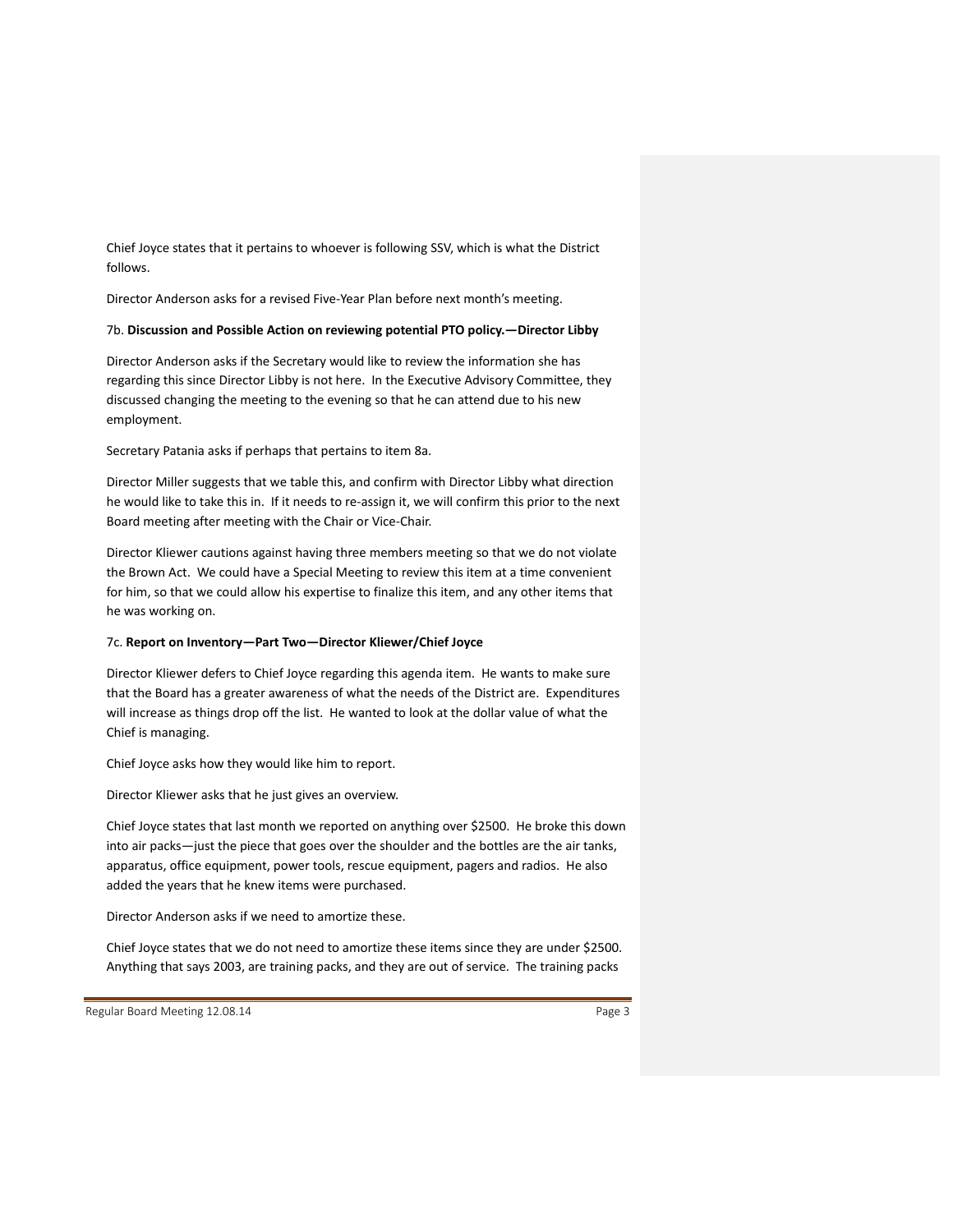don't have an integrative system, which is required. The PASS system requires that it has to automatically be turned on when you open your air cylinder.

Director Beem asks if we are still using some of these.

Chief Joyce states that 4640 has been changed out, and 4613 is gone. We used to track it in FireTools, but it is hard to track, and now it will be easier that he has created the spreadsheet. We have a lot of air bottles. He is going to have to send out. He needs to confirm the life of the bottle.

Director Beem is not sure.

Chief Joyce thinks it might be 10 or 15 years for the composite. The steel you can hydro for life, if we do it every five years. The ones that say 1995 cannot be hydro'd anymore. The composite are either 5 or 7. The 2003's need to by hydro tested, and then get on the rotation with the 2010's. He needs to figure out the lifespan.

Director Miller asks who services them.

Chief Joyce states it was Rogue Scuba out of Medford last time, but there is someone in Redding that is supposed to get him the information. Shipping would kill us, but being able to pack them up and drive them somewhere would be better.

Director Miller asks about power tools. The generator listed is not the one at Station #1. Is this the mobile one?

Chief Joyce states that the generator we had on rescue is now in storage, but it is still good. The one mounted on the ground outside, and is amortized because it cost over \$2500.

Director Anderson asks about the trailer.

Chief Joyce states that we don't know the value of it. He is still messing with it.

Director Beem confirms that they put a new gas tank in it and it is still having problems.

Chief Joyce states that t is having problems keeping power.

Director Anderson asks if it is a necessity now that we have 4612.

Chief Joyce states that it is, but it isn't. We have access to other lights if we need them. The county has a tower at Weed, so we have access to one if we need it. They come in handy if there is a shooting on I‐5, etc…

Director Miller states that 4612 has a light tower.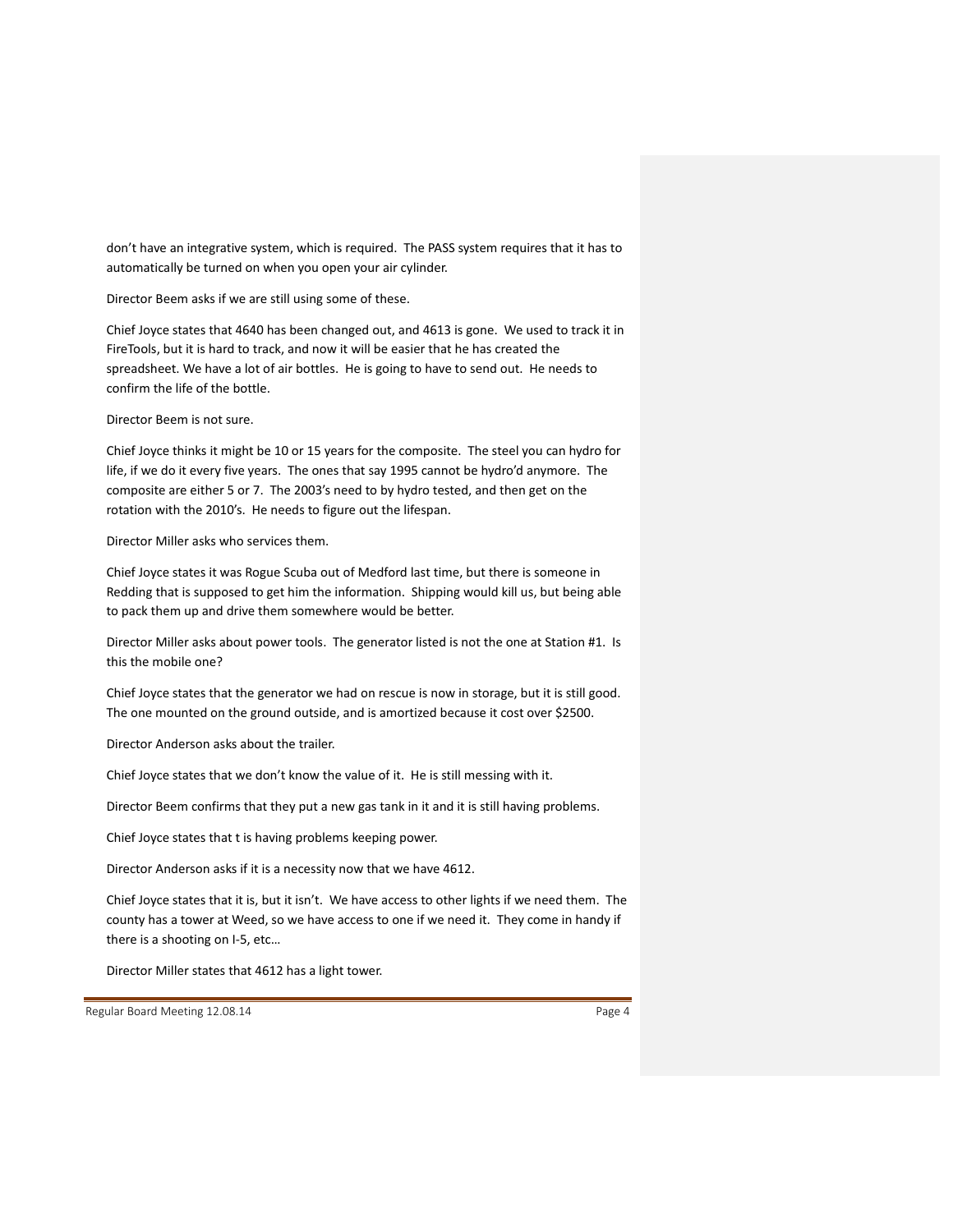Chief Joyce says that they do, but they do not want to commit an engine to an incident for lighting only. There are other avenues if we need that type of lighting. Jay at the City is working on it. Those items are pretty stable. We are also good on pagers. Lack of volunteers=more pagers. The one that could hurt us is radios. These are the hand‐held radios. At the last radio programming meeting for Weed ‐South, they are discussing switching everything to digital. This means every radio in our fleet would not work. They had to go Narrow-Band a few years ago. The new ones will be \$3000 a radio.

Director Anderson asks if there is a benefit to this.

Chief Joyce states that this is a state thing.

Director Anderson asks if this is VHF.

Chief Joyce confirms it is.

Director Beem states that this comes from FCC. We have dodged the bullet because we are rural.

Chief Joyce states that we were the last to go Nero‐Band, and will be the last to go digital.

Director Anderson asks if we can get a grant.

Chief Joyce states that we will need to pursue a County‐Wide grant. Any radio that is damaged, he will replace with the digital if needed. They will cross‐over to the VHF. If something breaks, he will do digital.

Director Millers asks about the timeframe.

Chief Joyce states that he is not sure if it is next year, or in three years.

Director Miller asks if they will be functional.

Chief Joyce states that once the command center switches over to digital, everyone will have to. He knows the County will go for a grant again.

Director Anderson states that the advisory Budget Committee will have to review this.

Director Kliewer states that we never know when the next surprise will be.

Director Miller asks about going on a strike team, could the radios be cloned.

Chief Joyce notes the model number…they would look identical, they would just be digital rather than VHF, UHF or analog. Probably the middle of the year is when we start changing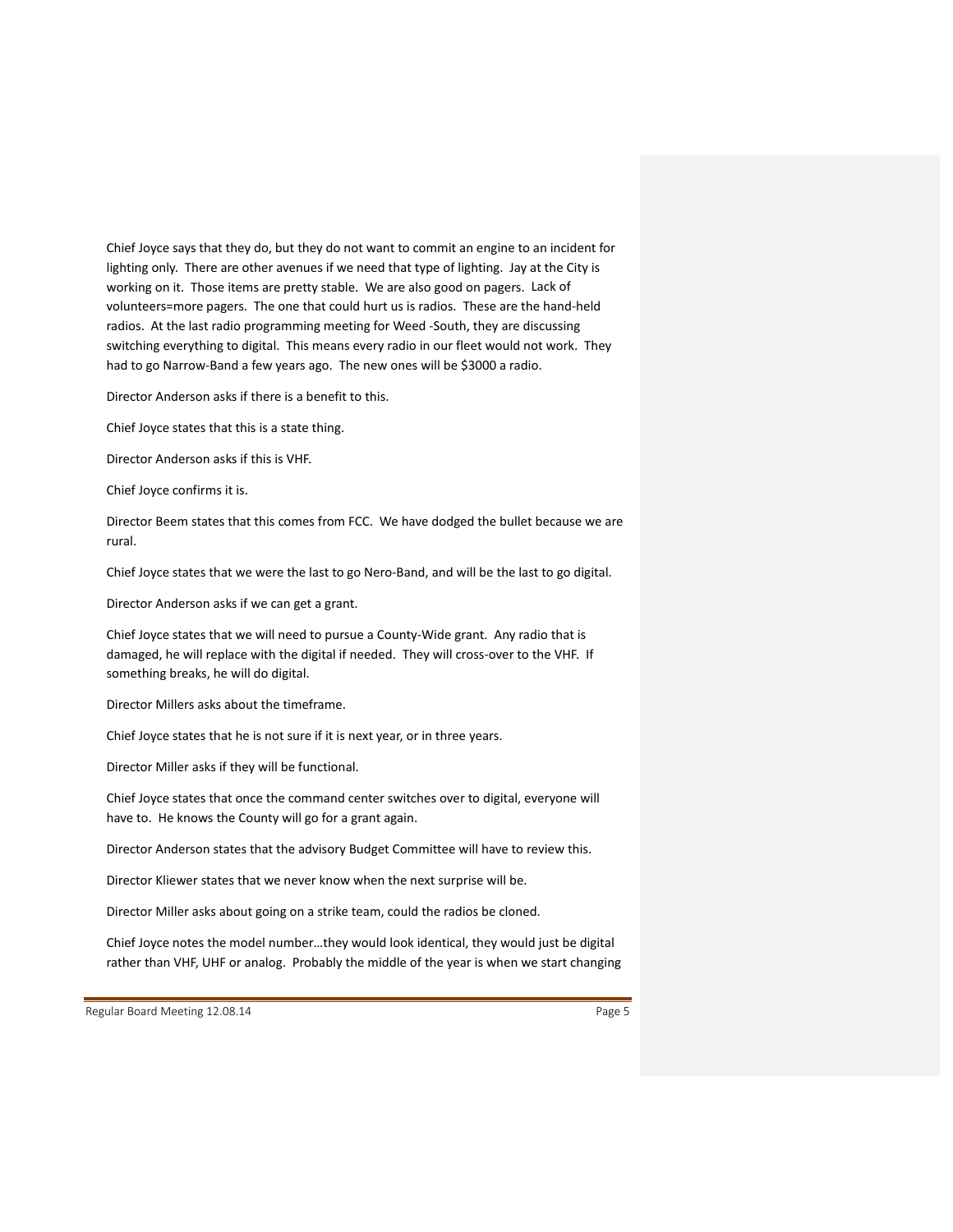radio loads, right before fire season. They do this every year. He should hopefully know more by May or June when this will be happening.

Director Anderson asks how many will be needed.

Chief Joyce states that all of the ones on the list will need to be replaced. It is required by NFPA that everyone has a radio. They are \$2500‐\$2800.

Director Anderson states that this would be over \$44,000. There are 17 on here.

Chief Joyce states that this is the big one we will have to keep an eye on. He is not sure if we go digital if we will also have to change our pagers.

Director Miller asks about the hand held ones.

Chief Joyce states that they are \$500; he will go through 49er or Silverado. If we go digital, he is not sure if we have to change our pagers also.

Director Beem states that this is if we don't have to have a trunking system. There are only X amount of frequencies. The cell phone frequencies are interfering with these systems. It is a big system of moving these frequencies around. This would be huge money. We are rural so you would think we could stay analog, but he can see CAL-Fire switching because they are up and down the state. If they do, we will have to also.

Chief Joyce confirms that CAL‐Fire is who dispatches, and if they change, then we will have to also.

Director Miller refers to the Boles fire. He remembers that law enforcement has trouble communicating. Will they be required to update.

Chief Joyce states that we constantly are talking to people on different frequencies.

Director Anderson asks what needs to be done to complete this.

Chief Joyce states that once he gets the serial numbers, he will add, and we will have a working inventory.

Director Miller asks if we need to add the camera.

Chief Joyce states that he will be adding the camera, and also the hose when it is tested, and ladders, along with several other items he needs to add.

Director Anderson asks if it needs to come before the Board.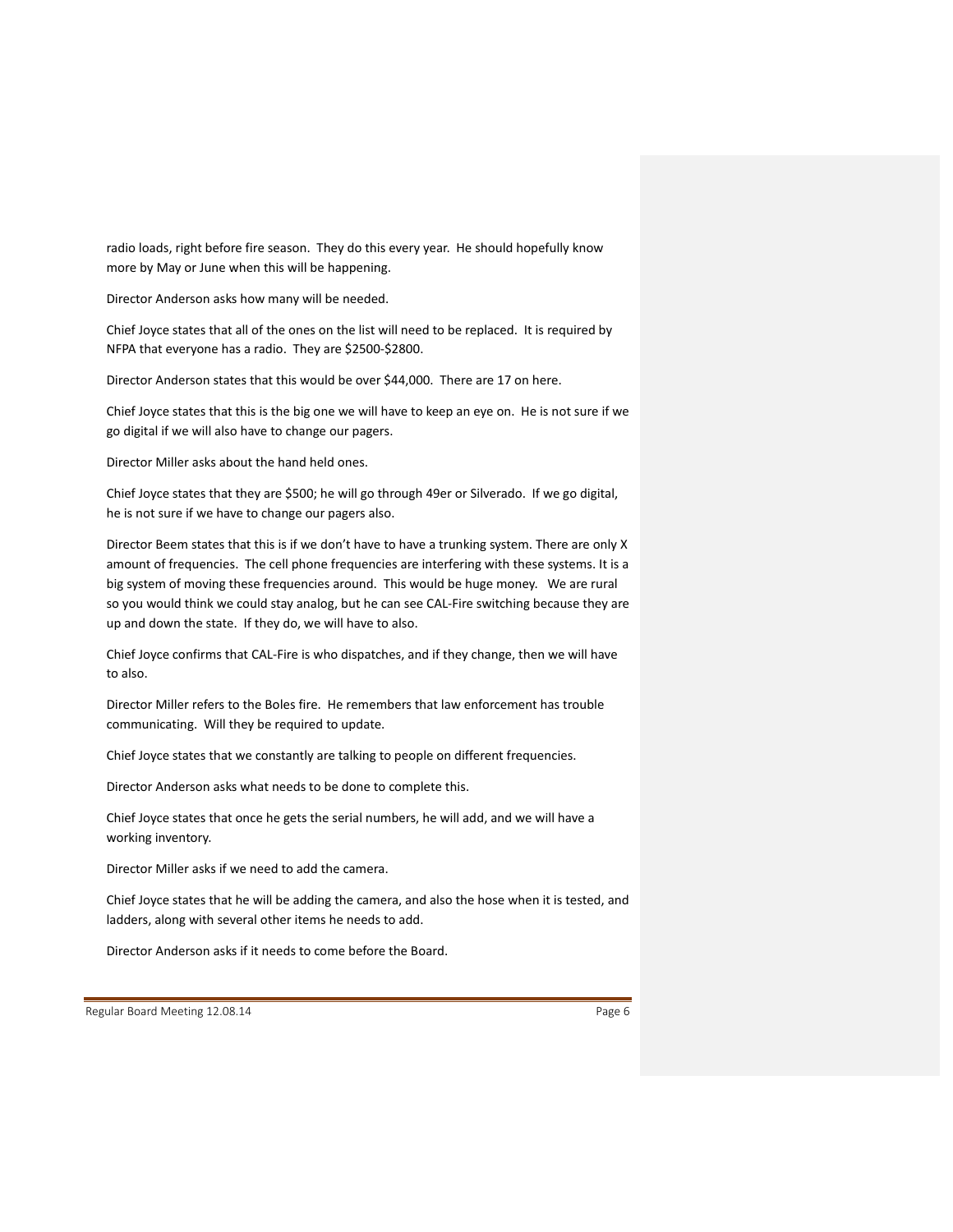Chief Joyce states that the ladders and hose need to be tested every year so it is good if they are inventoried and that we have it tracked so that if we have an accident, they can come and ask about it.

Director Beem asks about the inventory in each piece of equipment.

Chief Joyce states that he had to do this for ISO, and just needs to print it out. Anything that is in the engine needs to go on an inventory list.

Director Kliewer states that a couple of items to consider are that Chief Joyce was hired under stressful circumstances and he has done a superb job in the command of his department, but that it is important to be informed of this type of information. This is important to review in conjunction with the five-year plan so that we are aware of the finances and also so that we know the work load on the Chief. We need to be aware of what is lying around and what needs to be added to it. He would like this to be on the agenda one more time, and we can have this open discussion. He felt it was an appropriate time to become more aware of these issues, especially with the new Board member. This will help the financial planning for the department.

#### 8. **NEW BOARD BUSINESS AND POSSIBLE ACTION**

#### 8a. **Report from Advisory Committee.—Chairman Anderson/Vice Chairman Miller**

Director Anderson states that he and Director Miller have created an advisory panel which will allow for them to address the Board on issues that come up as needed and to be more thorough. They have met with Chief Joyce. The main item is that Director Libby would not be able to make the morning meetings, and that he may not be able to continue as a Board member. Director Anderson states that he works in the afternoon and evening, and would not be able to do the meeting in the evening. Chief Joyce would be working overtime if he did it in the evening, and Director Miller prefers not to have it in the meeting.

Director Beem asks if it would benefit the community if we had it in the evening. Would more people be attending?

Director Miller states that the only time people attended Board meetings at night was when there was an issue.

Director Anderson states that other special districts and municipalities are having trouble with getting the public to attend, even when it is in the evening.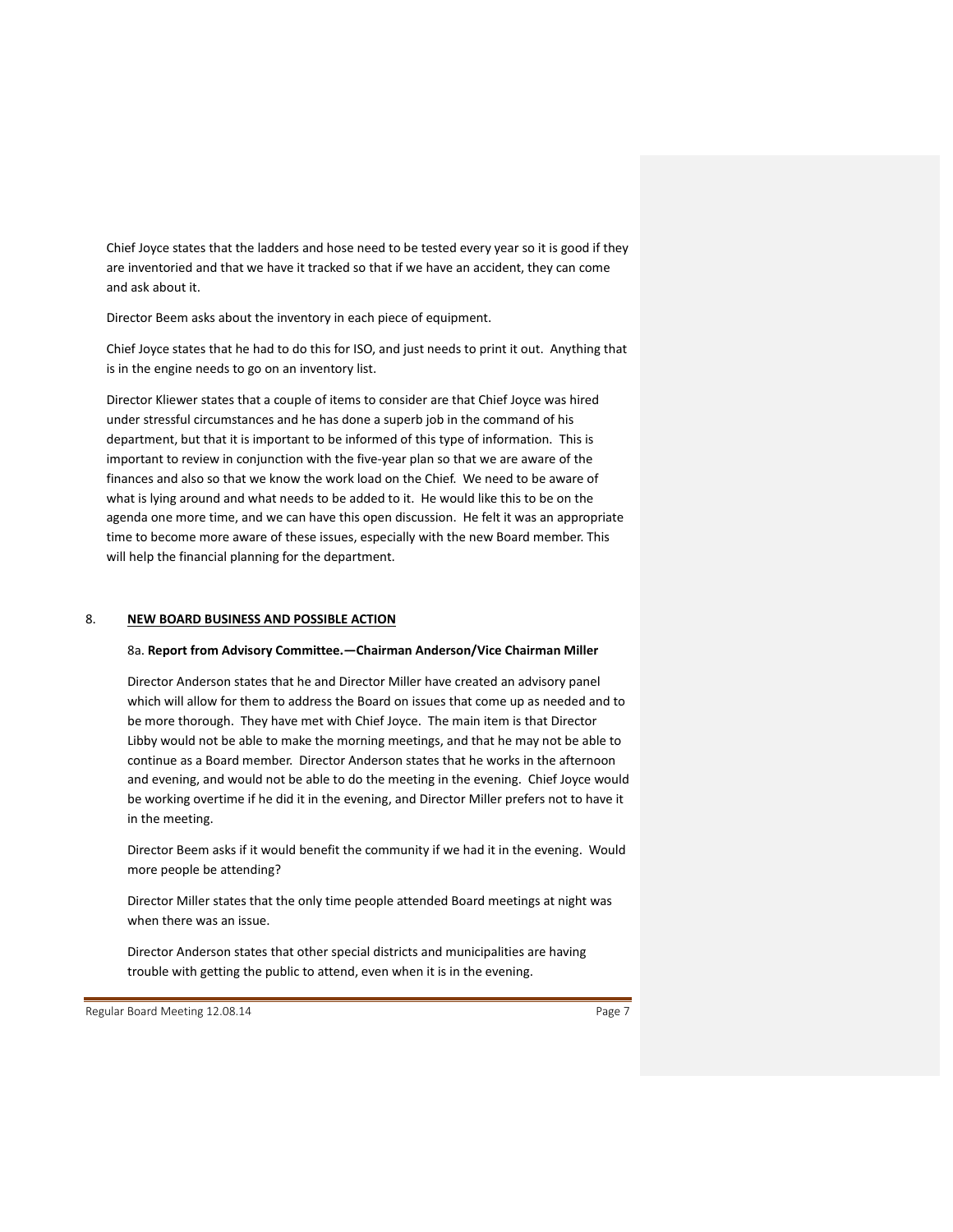Chief Joyce states that the only time the public comes is when there is an issue. He asks that Director Miller speak to Director Libby about this, and whether we will need to do a Special Meeting if he wants to resign. Then he could decide who he would want to transfer his open items to.

Director Miller asked Director Libby if he could still be active with the auxiliary, and he said yes.

Director Kliewer adds that this would be a more appropriate discussion if we made it a formal agenda item.

An agenda item will be placed on the next month's agenda to discuss and possibly act on this topic, or sooner whatever is needed.

## 8b. **Review of annual audit performed by Aiello, Goodrich, & Teuscher.—Board of Directors**

Director Anderson reviews the audit, and states that we did not have any issues according to the audit. He did have a couple of items that he had questioned. One was the shortfall of \$12,168 from the secured income, and they confirmed with Steve Dragaset that is probably due to decreased property values and people not paying. The \$9, 342 overspending were for equipment purchases.

Secretary Patania states that we have a letter that needs to be signed to release the final audit.

Director Kliewer states that he talked with Rick about this regarding the shortfall.

Chief Joyce states that if we have a good strike team year we will be making purchases. If not, we aren't buying. We are not budgeted for a new engine, but we had a good year, so we will be purchasing a new engine.

Director Anderson states that he was led to believe that we should not have a shortfall, because they are 99% in collecting taxes. We can ask Jennie Ebejer about why we had a shortfall. He states that this is a lot better than the prior years. It was a very clean report.

Director Miller states that we didn't have to go through the County and get a loan.

Director Kliewer motions to approve the audit as presented, and Director Miller seconds the motion. Motion carries 4‐0.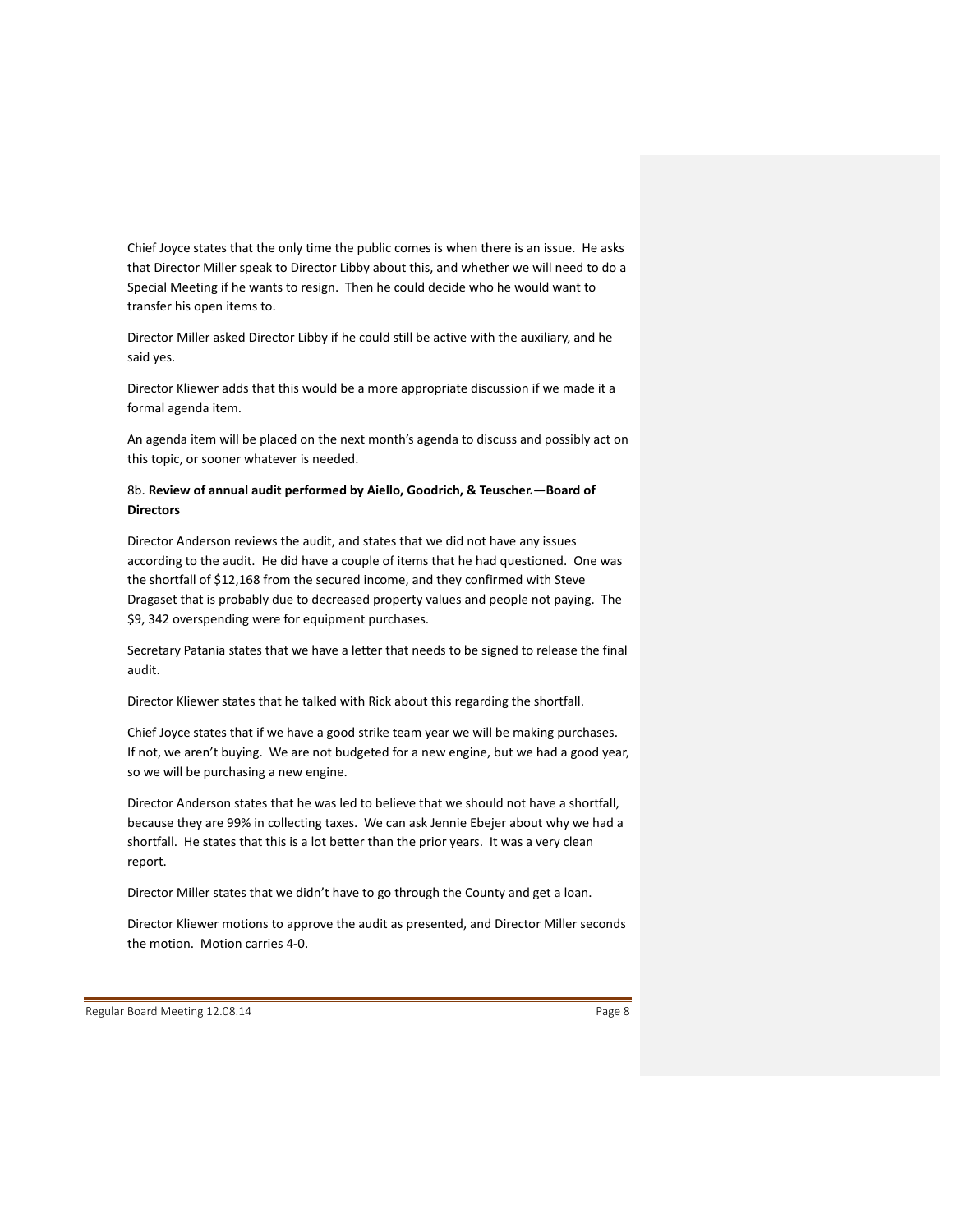# 8c. **Approval of sale of surplus property (E‐4613) with Resolution#12082014‐B—Chief Joyce**

Director Anderson states that he would prefer that it comes to the Board formally prior to selling a large piece of equipment. We sold 4613 for \$7,000, but perhaps the engine will cost \$30,000, so it has a direct impact on the budget. He is sure that the Chief considered strike team monies when considering this. The Assistant Chief is looking at another Type III engine.

Chief Joyce states that in each of his reports he has mentioned that they were looking at selling.

Director Beem asks about the process for surplus.

Director Anderson states that our policy gives the Chief the authority to deem this surplus.

Secretary Patania states that a copy of the policy is in the packet.

Chief Joyce refers to the policy states that he can deem it surplus, and it should be brought to the Board prior to sale. He had mentioned it several times in his report to the Board in the prior months.

Director Anderson asks what qualifies it being surplus. He also asks why Lake Shastina bought it.

Chief Joyce states that it is because they will be extinct, and we wanted to sell it prior to it being extinct. Lake Shastina needed a Type 3 engine.

Director Miller asks if they then purchase something without consent.

Director Anderson thinks that we need to put it on an agenda. We have casually discussed it, but it has not been formally discussed.

Chief Joyce states that we already discussed and approved this in an open meeting after the last time Assistant Chief Duncan was going to purchase. He thinks it is about \$20,000. He is going to come back to the Board even if he finds something less.

Secretary Patania states that she will look through the minutes to confirm.

Director Beem states that declaring it surplus needs to be approved by the Board prior to this happening.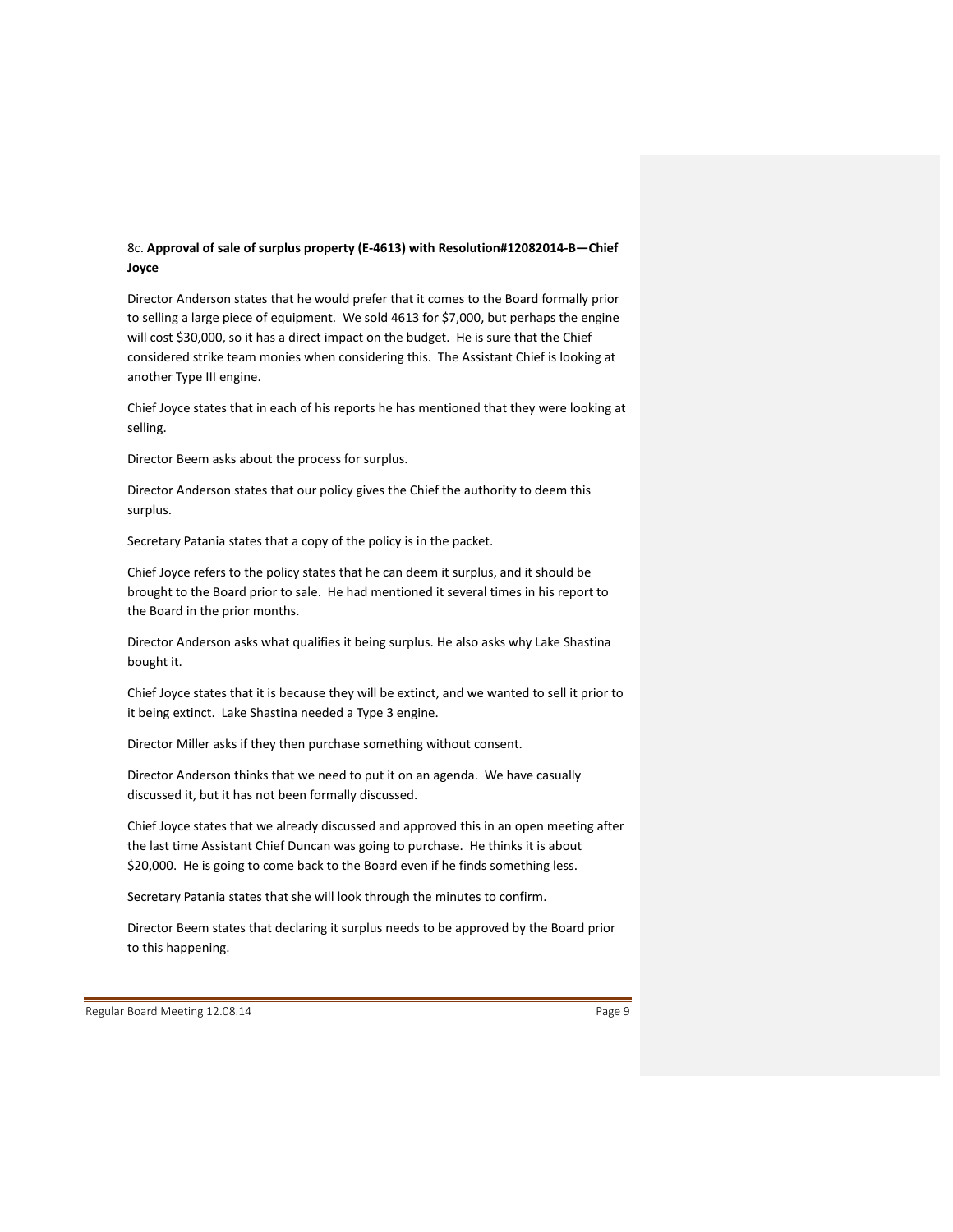## **8c. cont…**

Director Anderson states that this is a critical item because it is of significant impact to the budget.

Director Kliewer states that we did this because we gave him prior authorization with a dollar amount in case he found something in between Board meetings. It was all clean, it has just been a while and we needed to remind the Board because it had been a while. It shouldn't be a surprise.

Director Miller suggests that we have an annual discussion to review with the Chief what his limit is for the year.

Director Anderson states that it is hard to do, because we wouldn't be doing this if we did not have strike teams.

Chief Joyce states that we should put an agenda item about purchasing an engine for the next meeting, if we don't have a dollar amount.

Director Anderson thinks the Budget Committee should be the one to review the limit for the Chief to send.

Chief Joyce also states that we can hold a Special Board meeting if it comes up prior to this.

Secretary Patania suggests through the chair, that if the equipment is found prior to the next meeting we will hold a Special Meeting to approve it.

Director Kliewer states that regarding this prior approval we write a time limit for prior approval. It can then be renewed.

Chief Joyce states that another thing we need to do is put it on the agenda that we approve a certain amount; and keep it on the agenda until we purchase something.

Director Anderson states that we do not know something is considered surplus until the Chief declares it.

Secretary Patania confirms that she will put it on the Regular Board meeting for January unless she hears that we need to purchase the engine prior to that time, and then we will hold a Special Meeting to approve the purchase.

Regular Board Meeting 12.08.14 **Page 10 Page 10 Page 10 Page 10**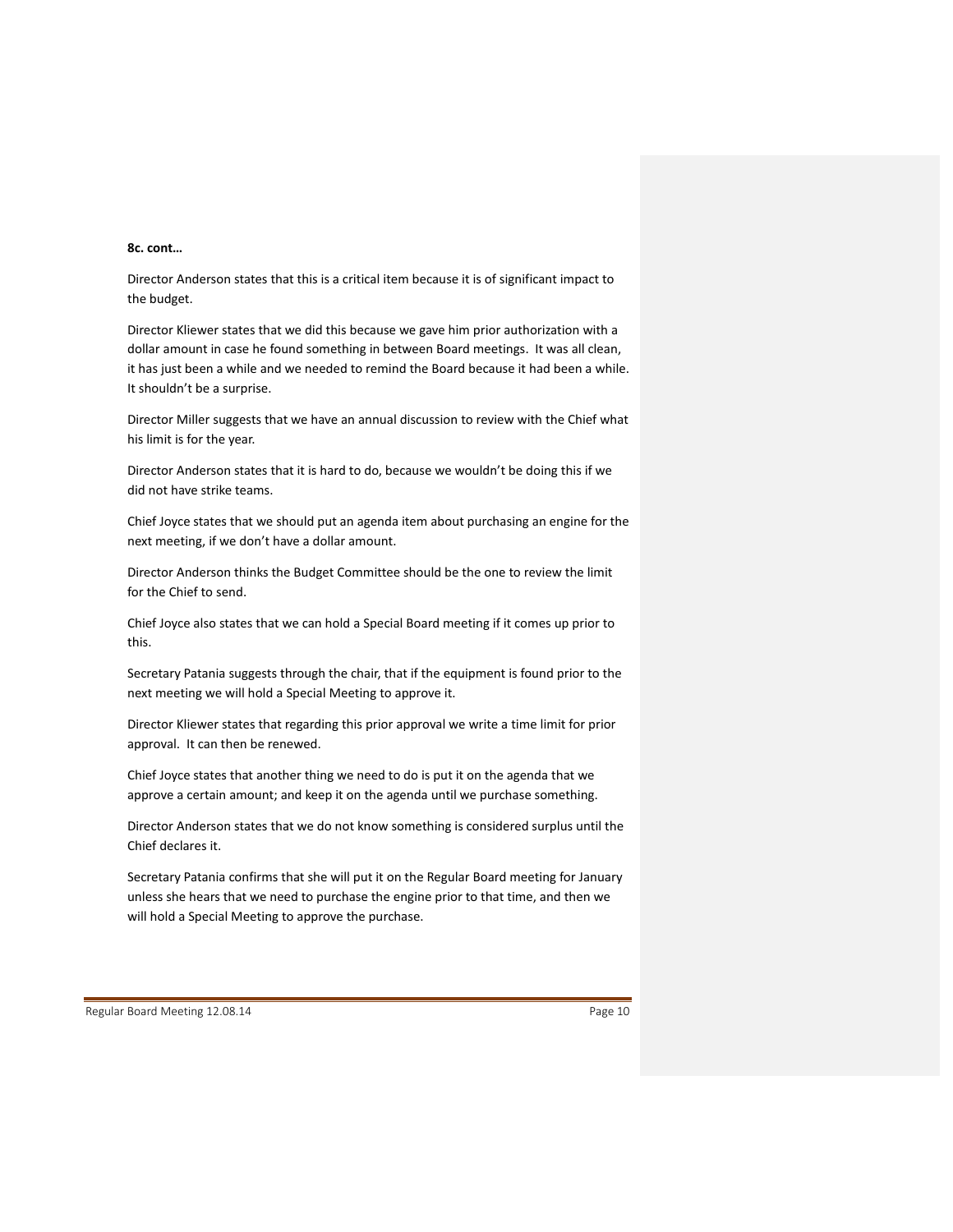Chief Joyce states that this is correct. If she finds in the minutes that it was for a certain dollar amount, then she can add that to the agenda item to re‐approve, so that four years down the road we don't have an open ended amount on the agenda.

Director Anderson asks that the Secretary perform a roll‐call vote to approve the resolution.

Secretary Patania asks that we have a motion and a second first.

Director Kliewer motions to approve the resolution, and Director Miller seconds.

Secretary Patania performs the roll‐call vote and it is unanimous.

Director Beem confirms that we sold 4613. The prior minutes reflect 4610.

Secretary Patania states that she will correct this.

#### **9. Next regularly scheduled January 12th, 2015.**

### **10. Chief's Report and MSFPD Information Report to the Board—Chief Joyce**

Chief Joyce reviews the report for November 2014.

Director Anderson asks about the cost of cancelled en route. He asks that the Budget Committee add this hidden cost to their review.

Chief Joyce states that they had a live burn—there was good training. They had Cal‐Fire, the District, City of MS, Weed, and a firefighter from Alturas was there. It was great for the local departments.

Director Kliewer asks if someone from the police department is required to be there. Chief Joyce states that they are not required, but they did attend.

Director Millers asks if the public assists involved any calls like the one that was mentioned last month.

Chief Joyce states that once the party was notified with a letter, that they have not had calls like this anymore.

Chief Joyce also states that we have a lead on another Type 3 engine from Southern California that we are looking at.

Director Anderson states that there might be a possible burn on Pine.

Chief Joyce states that there are fewer cleanups after the burn, but it is the responsibility of the homeowner. There will be another structure burn on Shasta Ranch Road on the 2<sup>nd</sup> week of January.

Director Beem discusses putting the trainings up on the Board, and he likes that they are doing it.

Regular Board Meeting 12.08.14 **Page 11 Page 11** Page 11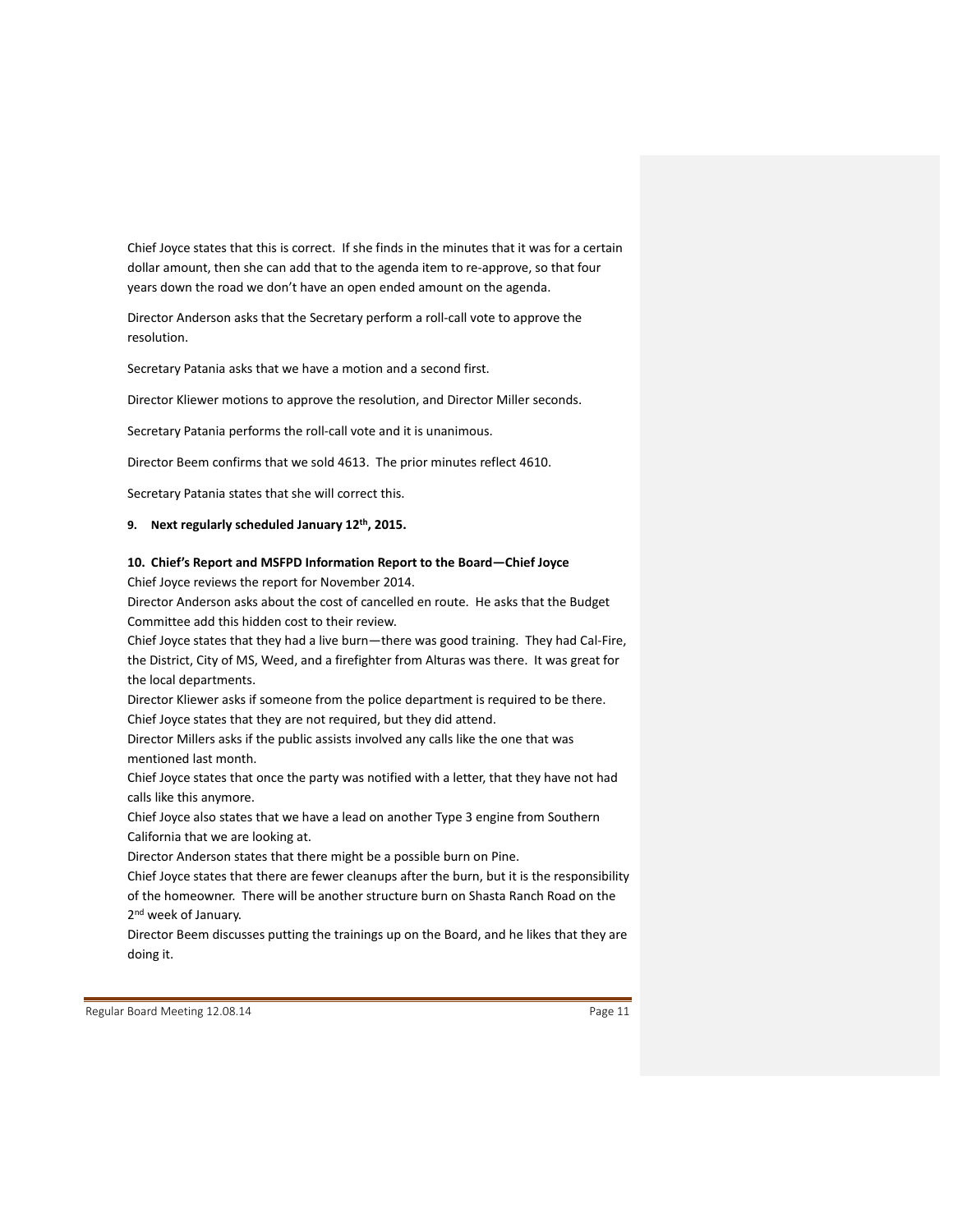Chief Joyce states that he has been trying to put a "members" section on our website and look at our calendar. He doesn't want it to be something that everyone sees; he just wants the firefighters to know.

Director Beem suggests an app or FaceBook so the District can know what is going on, and what trainings are planned.

Chief Joyce knows that there are a couple different avenues, and that Tom Haistings was running this for a while. He also states that it would be good to have the Board come for a couple of trainings. He then gives his and the Assistant Chiefs hours which are also on the bottom of the report.

## **11. Discussion and Possible Action on Accepting Donations/MSFPD Association Updates—Director Libby.**

Director Anderson states that if Director Libby is not going to be present then perhaps he can give his report to Secretary Patania prior to the meeting.

Chief Joyce states that any auxiliary member can report on donation. He confirms that \$2,853.22 was donated through the auxiliary for the purchase of flashlights that are worn on their turnout jackets. These will be issued at the Christmas event. It was for 20 chest flashlights, and 16 helmet flashlights.

Director Beem motions to approve the donation for the flashlights, and Director Miller seconds the motion. Motion approved 4‐0.

#### **12. Mt Shasta Fire Protection District Newspaper article—Monthly Review**

Director Anderson thinks that this article needs to be more visible to the citizenry. We need something more dramatic.

Chief Joyce states that we can work with Deborra Brannon on this. Maybe take some photos of our trainings.

Director Beem likes this idea.

Chief Joyce states that pictures that show both entities at work would be good. If there are no significant events, we can put training photos. We may need to talk to the paper about adding a picture, and what the cost would be. Chief Joyce adds that Deborra was really involved with the split, and if she wants to come and take pictures for trainings she is welcome to.

Director Anderson states that we have been talking about this long enough. It needs to be at the top of this list.

Director Miller offers to go to the office to look into this.

Director Kliewer states that the District would be well served to look at an advertising budget. We need momentum to raise our tax base. This is important for creating South County Fire preparedness.

Director Anderson states that if the public sees what we are doing through pictures in the paper, etc…

Regular Board Meeting 12.08.14 **Page 12 Page 12 Page 12 Page 12**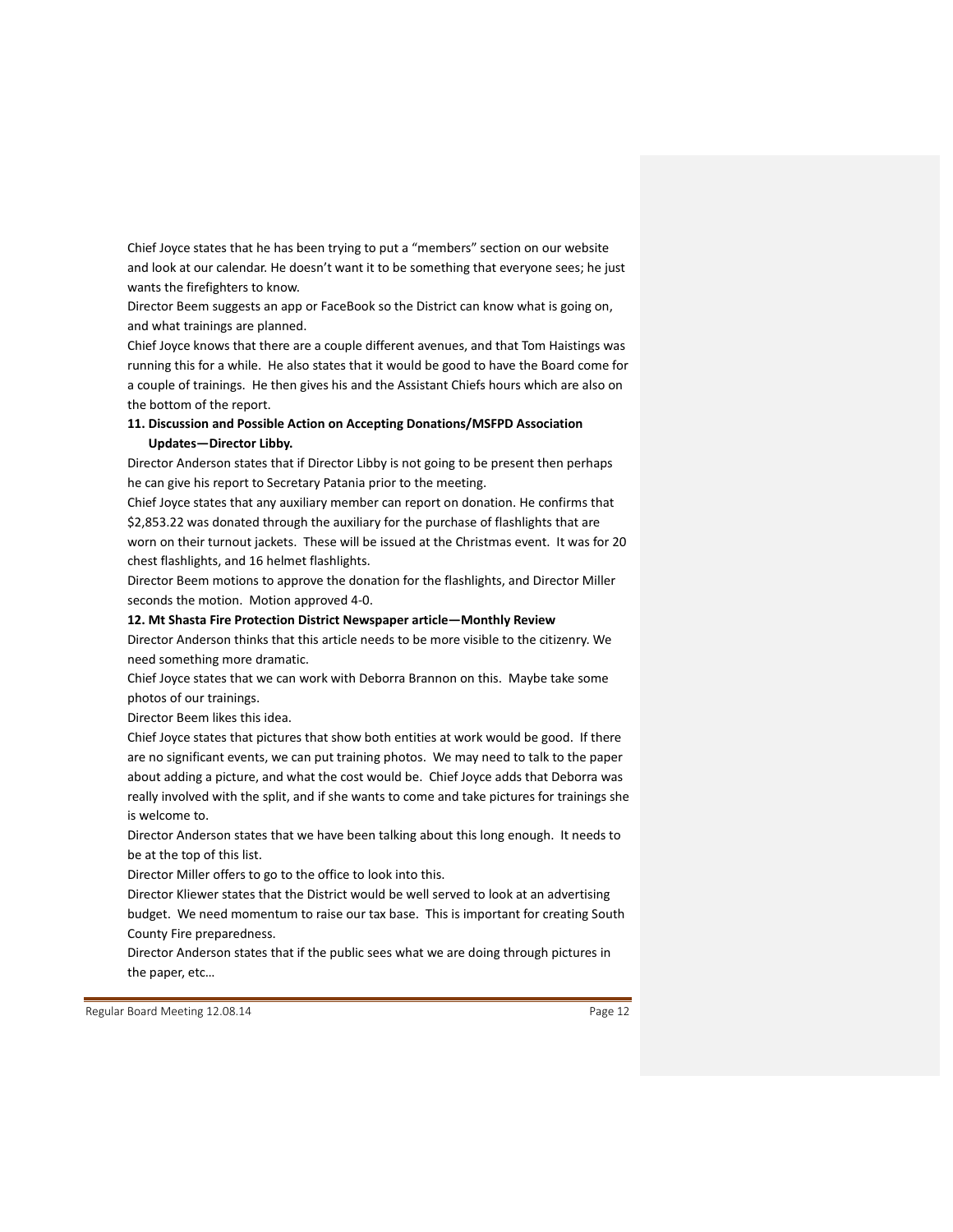Director Beem discusses Public Service Announcements.

Chief Joyce states that we could also **BOLD** the number of calls. If Director Miller finds out what the cost may be to add pictures that would also help. We do have this in the budget.

Director Kliewer asks if we could have an agenda item to get ideas from Deborra Brannon.

Director Miller adds that she would like a Fire District hat.

Director Anderson also asks that we add the items we are donating to the college. **13. Fund Transfers**

None.

### **14. Payment of the Bills**

Director Miller motions to pay the bills, and Director Kliewer seconds. Director Beem has a question about an expenditure on the Cal Card. Regarding curriculum PowerPoint for FF 1 and 2—if we buy curriculum, but perhaps the college should be purchasing these items.

Chief Joyce states that this is not for the college. The one the college has is IFSTA, and it is horrible. He states that the one that he purchased is for education in‐house. This is for when we start doing the command classes, he will add it.

Director Beem would like to see more driver operator training series.

Chief Joyce states that we need to send Johnathan to the 1B class so that he can teach it. He already has the Operator 1A.

Director Beem states that the first part is for driving, and the B part is to operate the pumps. The Target Solutions doesn't scratch the surface of this. We need to be more on top of this.

Director Miller asks if Target Safety covers some of this.

Chief Joyce states that it is different to take a class online, than physically doing it.

Secretary Patania asks if we can vote on the payment of the bills.

Director Anderson asks for a vote. Motion carries 4‐0.

**15. Board Comments and Questions: At this time, members of the Board may ask questions of staff, request that reports be made at a later date, or ask to place an item on a subsequent agenda on any subject within the Committee's jurisdiction. In addition, the Board members may take this opportunity to make comments on any topic that is not on this agenda; however, no deliberation may be conducted and no decision may be made on such topics.**

Director Anderson discusses the Christmas party on December  $17<sup>th</sup>$  at 6 p.m. at Lalo's. It will be \$18.50 per person. He would like to request that there are more Board members present at the party.

Chief Joyce states that the other items he is giving to the firefighters are the helmet lights.

Director Anderson wonders how much more they can do.

Regular Board Meeting 12.08.14 **Page 13** Page 13

**Commented [SP1]:** Line item #41 in Budget is for Proof of Publications/Public Relations=\$200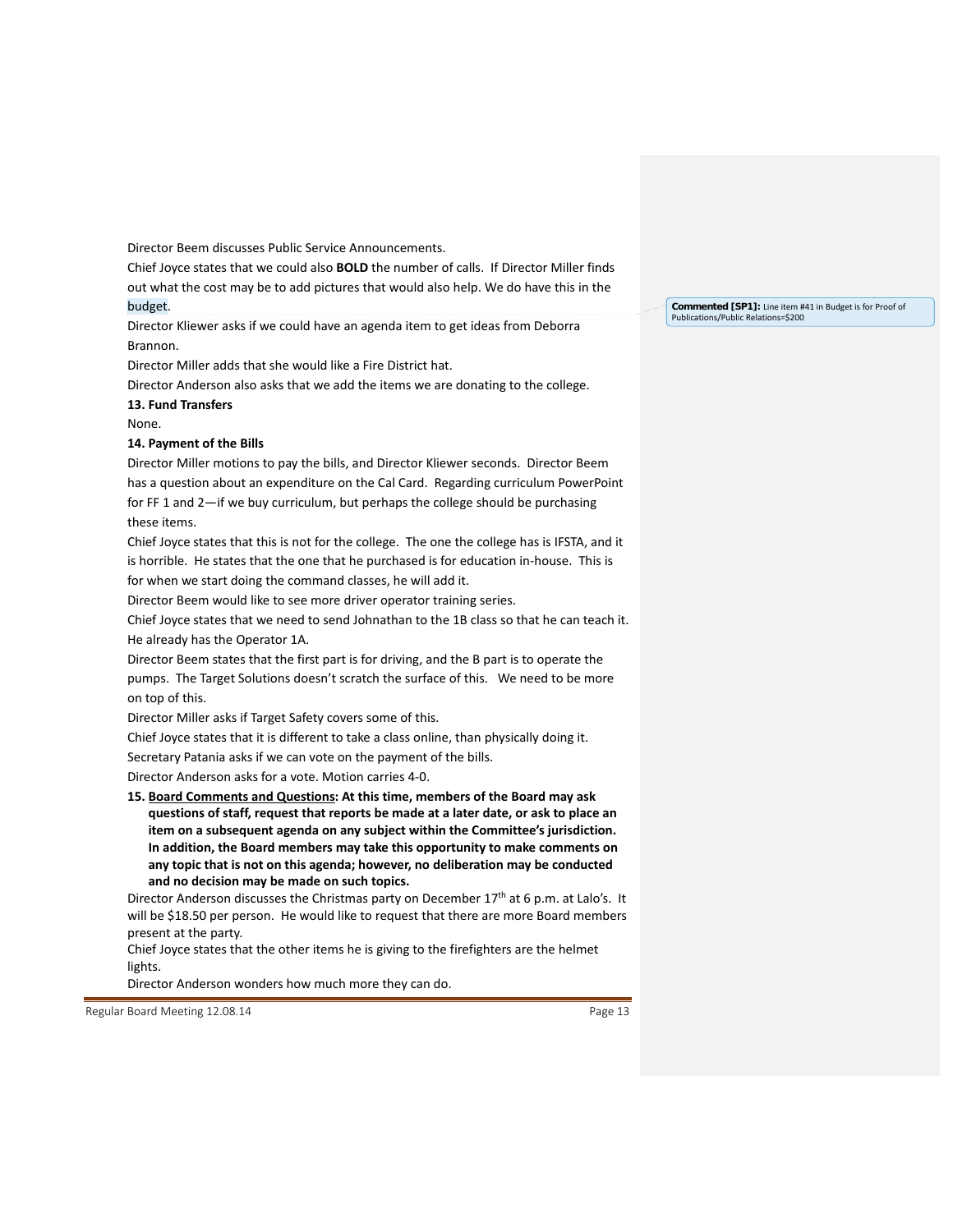Director Beem states that it is a white elephant party between \$5‐\$20. Director Anderson states that we need new photos of the Board Members for the website. He is hoping that the Board and the Chiefs could go to "Lula‐Belle" and get their picture taken.

Director Anderson states that we have an expensive repair for the Water Tender, for a couple thousand.

Chief Joyce states that the bushings in the rear need to be replaced.

Director Beem states that the tank needs to be drained so that you can look at the suspension mounts. It is carrying a load all the time.

Chief Joyce states that once he gets an estimate he will let the Board know.

Director Miller noticed a gusset years ago, and welded it.

Chief Joyce states that it may have to go down to Redding. And he will let Hammond Ranch know when it is out of service.

Director Anderson asks net amount of Strike Teams. Chief Joyce states that we will net close to \$100,000. Director Anderson says this makes him feel better after having a 1% margin in the inventory.

Secretary Patania notes that there will be Board Training in February on the 5<sup>th being</sup> sponsored by the County Clerk's office.

Director Kliewer states that we need to generate income in our tax base. This is especially true if we are facing replacing the radios in the near future. We have the lowest tax base in the entire state of California for the Special Assessments. Director Beem asks about the offset of the \$150 per parcel for the SRA. Chief Joyce doesn't know who to contact, but a big portion of those monies are supposed to be filtered down to us according to Sam Lanier.

Director Beem states that CAL‐fire is hoarding this, and the inspection process is a joke. There is no help in suppression or prevention and he feels that the monies are being misdirected. The money is needed for here for the Districts. We can upgrade our service. We are not at the cutting edge of anything. CAL-fire has nothing to do with structure or medical. They are great at wild‐land. We need to look at how we can get more money out of it.

Chief Joyce had heard that \$50 per parcel is supposed to go to us, and filtering down to the fire departments in the SRA. He just is not sure where to go to find out more about this.

Director Beem mentions that they are trying to figure out how to spend as much as they can to justify the money they are receiving, but there are areas like Mayten that are trying to scrape by. We need to look into what we can do.

Director Kliewer asks to add an agenda item to discuss raising our tax base. We need to be pro-active at the ground level and the "COLA" into our language. We don't have this built in.

Regular Board Meeting 12.08.14 **Page 14** Page 14